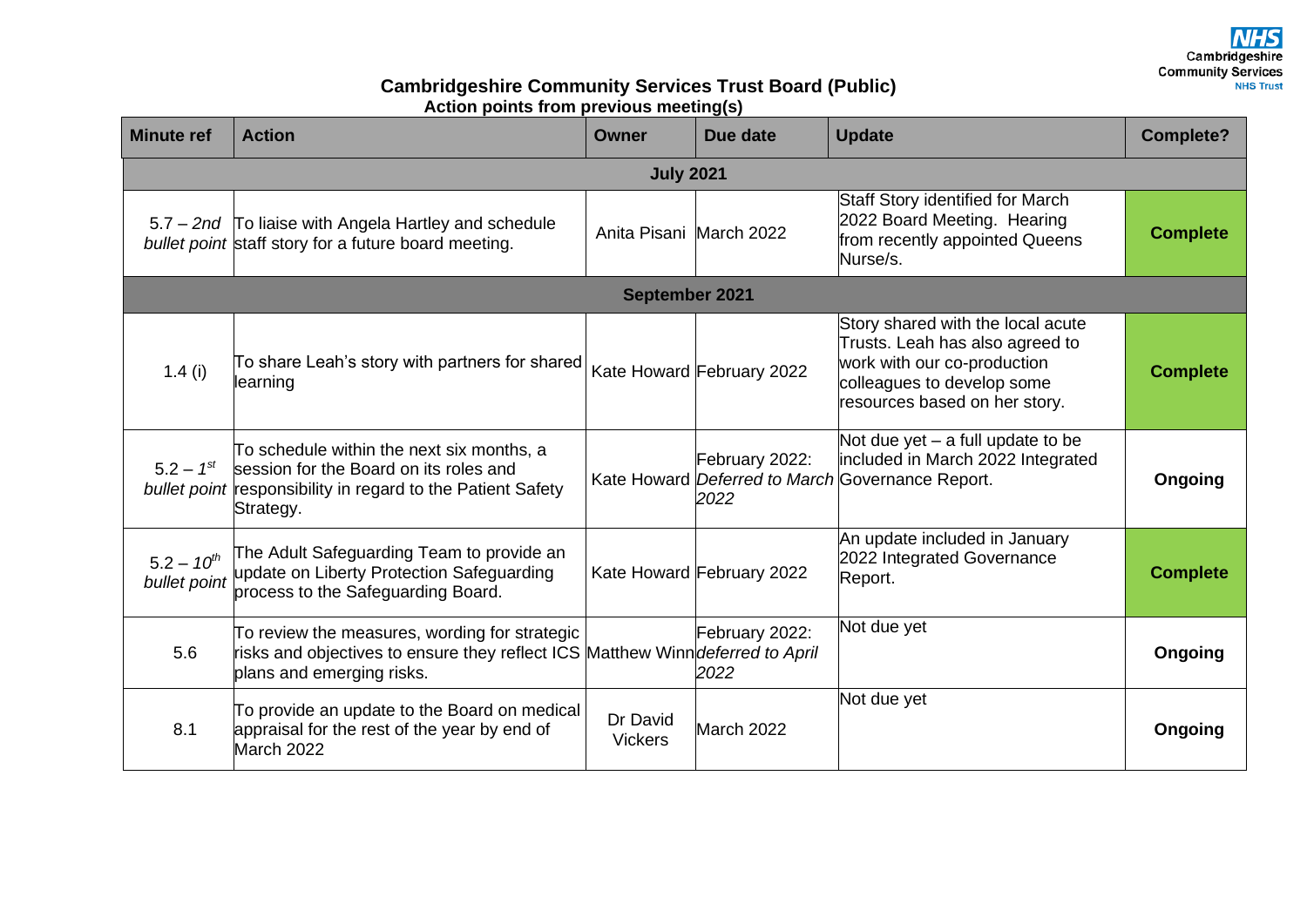| <b>November 2021</b>           |                                                                                                                                                                                                                                        |                                   |                                                     |                                                                                                                                                                                                                         |                 |  |  |  |
|--------------------------------|----------------------------------------------------------------------------------------------------------------------------------------------------------------------------------------------------------------------------------------|-----------------------------------|-----------------------------------------------------|-------------------------------------------------------------------------------------------------------------------------------------------------------------------------------------------------------------------------|-----------------|--|--|--|
| 1.4                            | To send the patient story recording to Zac's<br>parents.                                                                                                                                                                               | Mercy<br>Kusotera                 | November 2021                                       | The patient story clip was shared<br>with Zac's parents.                                                                                                                                                                | <b>Complete</b> |  |  |  |
| 4.3                            | At the end of the Integrated Governance<br>Report Board discussion, the Board would<br>assess and confirm whether the two highest<br>scoring strategic risks were accurately scored;<br>had adequate controls and mitigation in place. |                                   | Matthew WinnNovember 2021                           | Following the Integrated<br>Governance report discussion, the<br>Board were assured that there was<br>mitigation in place to address the<br>risks.                                                                      | <b>Complete</b> |  |  |  |
| 5.3 - $4^{th}$                 | To explore other metrics which could<br>complement the core metric re - the number of<br>bullet point patients/service users who gave feedback on<br>the care they received (indicator 1b)                                             |                                   | Kate Howard January 2022                            | Discussions have taken place in<br>relation to looking at other<br>methods for gaining feedback and<br>using the patient's experience.<br>Action has though been delayed<br>due to team sickness and re-<br>deployment. | <b>Complete</b> |  |  |  |
| $5.8 - 1^{st}$<br>bullet point | To bring the Green Plan to the December<br>2021 Board Development session for<br>discussion.                                                                                                                                           |                                   | Mark Robbins December 2021                          | Incorporated into December Board<br>Development session.                                                                                                                                                                | <b>Complete</b> |  |  |  |
| $5.8 - 2^{nd}$                 | To bring to the Board an update on Princess<br>bullet point of Wales (POW) Hospital development                                                                                                                                        | Rachel<br><b>Hawkins</b>          | January 2022                                        | Incorporated into the integrated<br>Governance Report.                                                                                                                                                                  | <b>Complete</b> |  |  |  |
| $7.2 - 3^{rd}$                 | To hold an offline meeting with Fazilet Hadi to<br>bullet point discuss equality and diversity issues                                                                                                                                  | Anita Pisani<br>Angela<br>Hartley | December 2021-<br>to be rearranged<br>February 2022 | Postponed due to current<br>bressures.                                                                                                                                                                                  | Ongoing         |  |  |  |